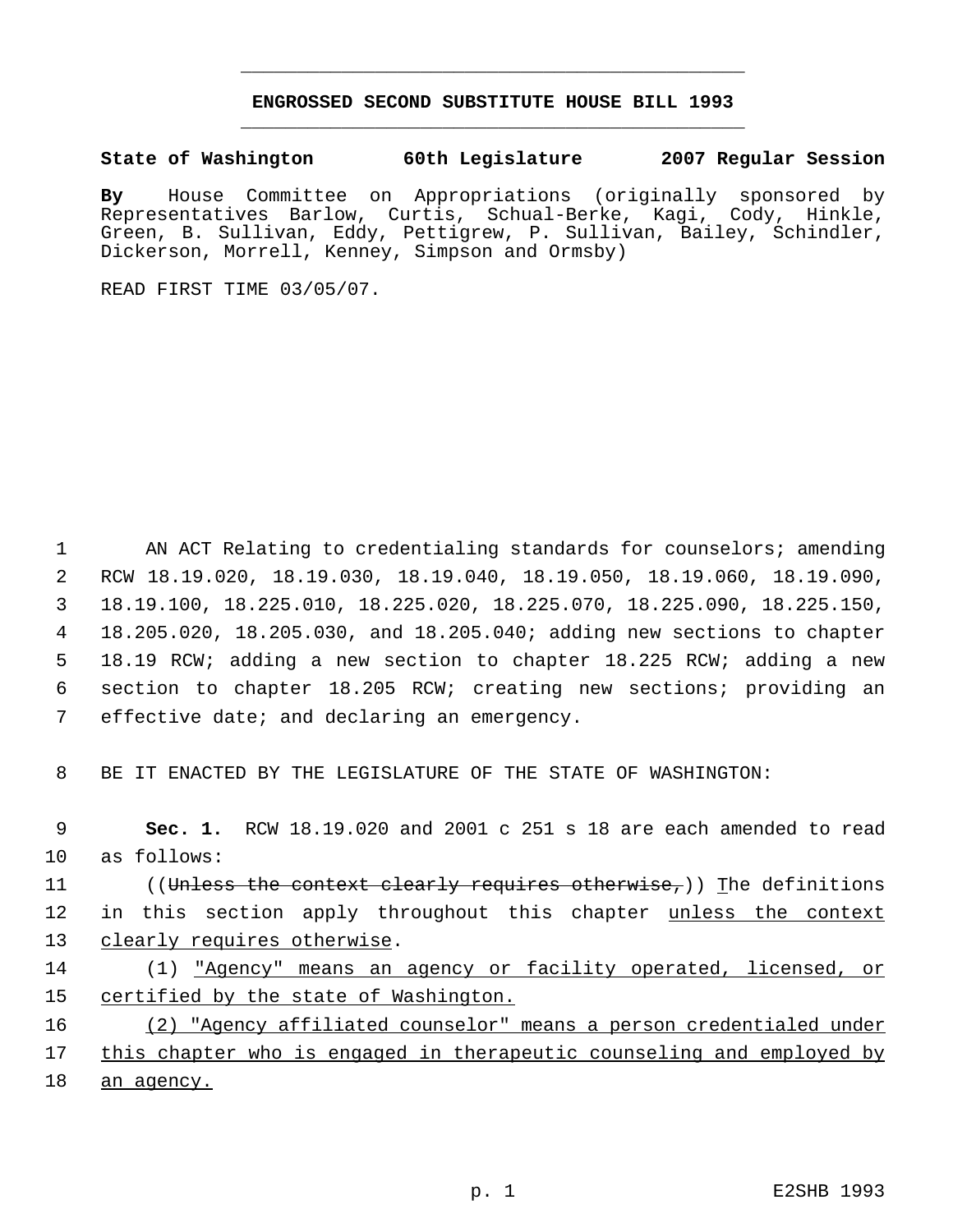(3) "Client" means an individual who receives or participates in counseling or group counseling.

 (((2) "Counseling" means employing any therapeutic techniques, including but not limited to social work, mental health counseling, marriage and family therapy, and hypnotherapy, for a fee that offer, assist or attempt to assist an individual or individuals in the amelioration or adjustment of mental, emotional, or behavioral problems, and includes therapeutic techniques to achieve sensitivity 9 and awareness of self and others and the development of human 10 potential. For the purposes of this chapter, nothing may be construed 11 to imply that the practice of hypnotherapy is necessarily limited to 12 counseling.

 (3) "Counselor" means an individual, practitioner, therapist, or 14 analyst who engages in the practice of counseling to the public for a 15 fee, including for the purposes of this chapter, hypnotherapists.))

(4) "Department" means the department of health.

 (5) "Hypnotherapist" means a person registered under this chapter who is practicing hypnosis as a modality.

 (6) "Mental health adviser" means a person credentialed under this chapter who is engaged in therapeutic counseling under the direct supervision, as defined in RCW 18.19.090(3)(b), of a licensed mental health practitioner.

 (7) "Mental health practitioner" means a licensed mental health counselor, marriage and family therapist, independent clinical social worker and advanced social worker psychologist, psychiatrist, or psychiatric advanced registered nurse practitioner.

 (8) "Secretary" means the secretary of the department or the secretary's designee.

 (9) "Therapeutic counseling" means assisting a client or clients in the amelioration or adjustment of mental, emotional, and behavioral problems by employing a recognized theory of mental health treatment based on an understanding of human development, emotional disorders, 33 and well-being, and the use of recognized counseling techniques, including the use of self. Therapeutic counseling does not include: (a) Counseling done by vocational counselors related to employment,

 career development, or vocational rehabilitation; school counselors employed or contracted with a school or college who work to promote the academic career and personal and social development of students; peer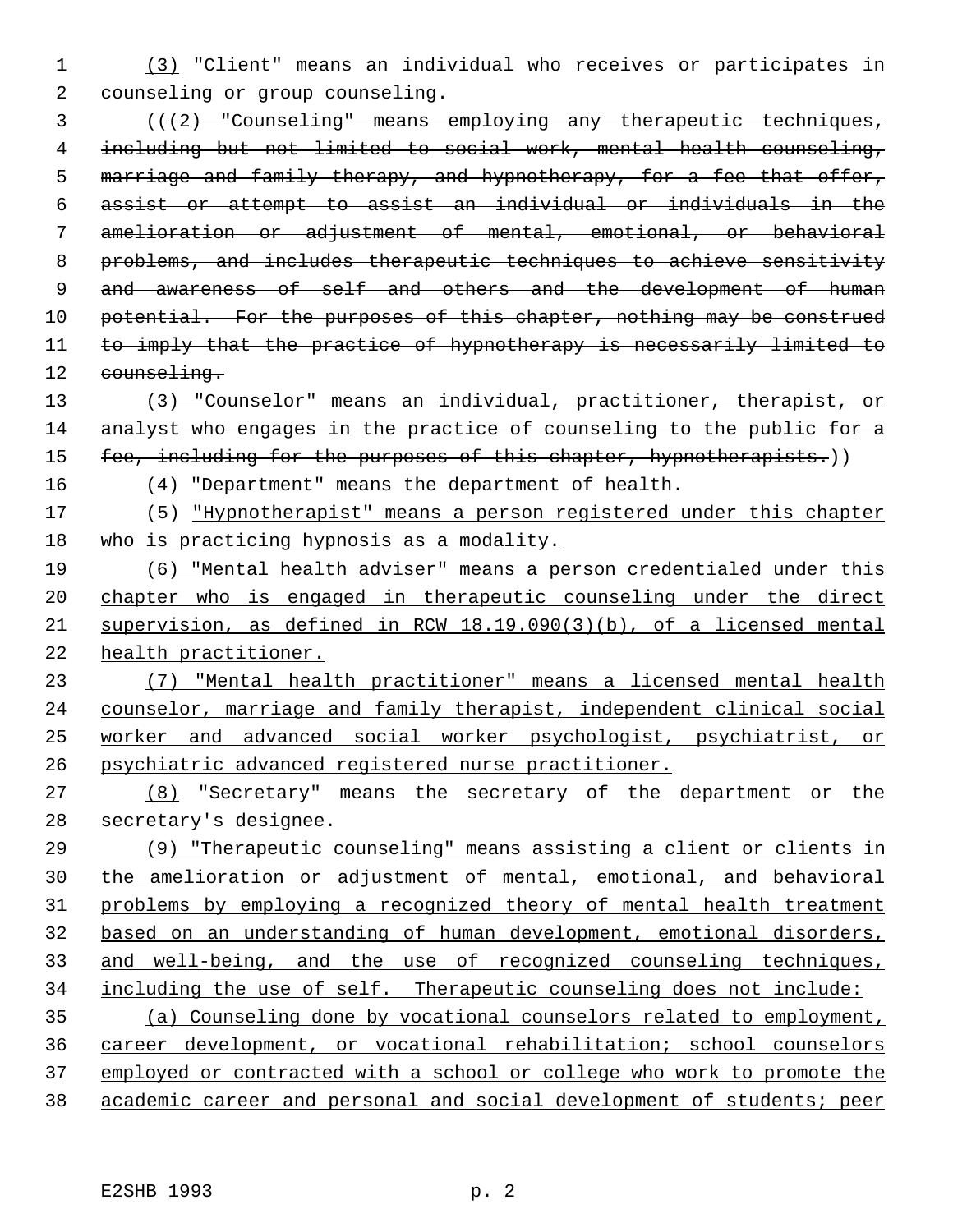counselors, peer counselor trainers, and student peer counselors who use their own experience to help people in similar situations; domestic 3 violence treatment providers; crime victim advocates; or camp counselors; or (b) Supportive services such as case management activities, human services, residential support, or administration of tests unless these services are provided in conjunction with therapeutic counseling. "Therapeutic counseling" does not imply proficiency in the practice or 9 competencies of licensed marriage and family therapy, mental health counselor, social work, chemical dependency professional, psychiatric

11 nurse practice, psychology, or psychiatry that are regulated under other laws.

 **Sec. 2.** RCW 18.19.030 and 2001 c 251 s 19 are each amended to read as follows:

15 ((No)) A person may <u>not</u>, ((for a fee or)) as a part of his or her 16 position as an employee of a state agency, practice therapeutic 17 counseling without being ((registered)) credentialed to practice as an agency affiliated counselor or mental health adviser by the department under this chapter unless exempt under RCW 18.19.040.

 NEW SECTION. **Sec. 3.** A new section is added to chapter 18.19 RCW to read as follows:

 A person may not, for a fee or as a part of his or her position as an employee of a state agency, practice hypnotherapy without being registered to practice as a hypnotherapist by the department under this chapter unless exempt under RCW 18.19.040.

 **Sec. 4.** RCW 18.19.040 and 2001 c 251 s 20 are each amended to read as follows:

Nothing in this chapter may be construed to prohibit or restrict:

 (1) The practice of a profession by a person who is either registered, certified, licensed, or similarly regulated under the laws of this state and who is performing services within the person's authorized scope of practice, including any attorney admitted to practice law in this state when providing counseling incidental to and in the course of providing legal counsel;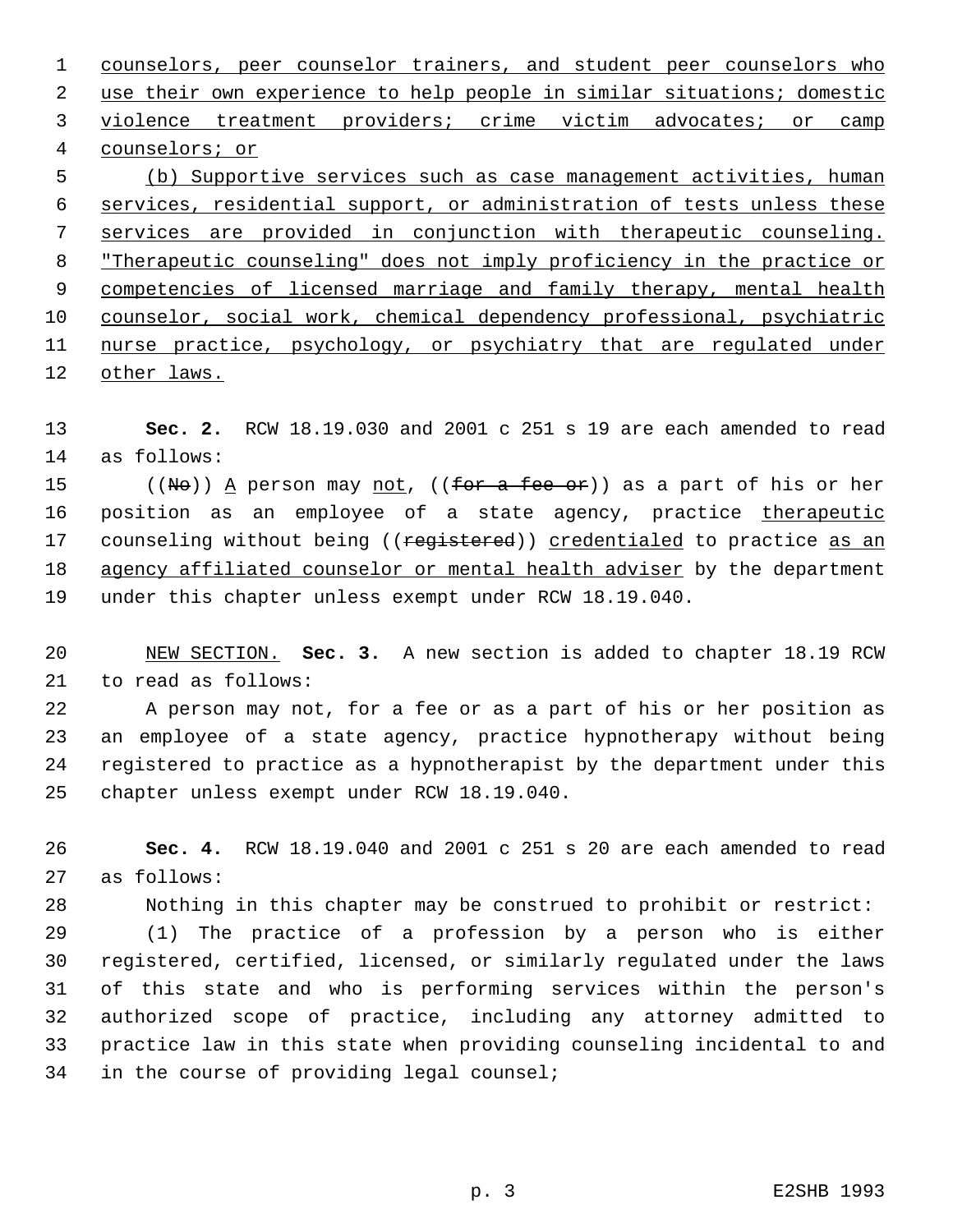1 (2) The practice of therapeutic counseling by an employee or trainee of any federal agency, or the practice of counseling by a student of a college or university, if the employee, trainee, or student is practicing solely under the supervision of and accountable to the agency, college, or university, through which he or she performs such functions as part of his or her position for no additional fee other than ordinary compensation;

8 (3) The practice of therapeutic counseling by a person ((without a 9 mandatory charge)) for no compensation;

 (4) The practice of therapeutic counseling by persons offering services for public and private nonprofit organizations or charities 12 not primarily engaged in therapeutic counseling for a fee when approved 13 by the organizations or agencies for whom they render their services;

 (5) Evaluation, consultation, planning, policy-making, research, or related services conducted by social scientists for private corporations or public agencies;

17 (6) The practice of therapeutic counseling by a person under the auspices of a religious denomination, church, or organization, or the practice of religion itself;

20 (7) ((Counselors whose residency is not)) Mental health advisers who reside outside Washington state from providing up to ten days per quarter of training or workshops in the state, as long as they 23 ((don't)) do not hold themselves out to be ((registered)) credentialed in Washington state.

 **Sec. 5.** RCW 18.19.050 and 2001 c 251 s 21 are each amended to read as follows:

 (1) In addition to any other authority provided by law, the secretary has the following authority:

 (a) To adopt rules, in accordance with chapter 34.05 RCW, necessary to implement this chapter;

31 (b) To set all ((registration)) credential and renewal fees in accordance with RCW 43.70.250 and to collect and deposit all such fees in the health professions account established under RCW 43.70.320;

 (c) To establish forms and procedures necessary to administer this chapter;

 (d) To hire clerical, administrative, and investigative staff as 37 needed to implement this chapter; and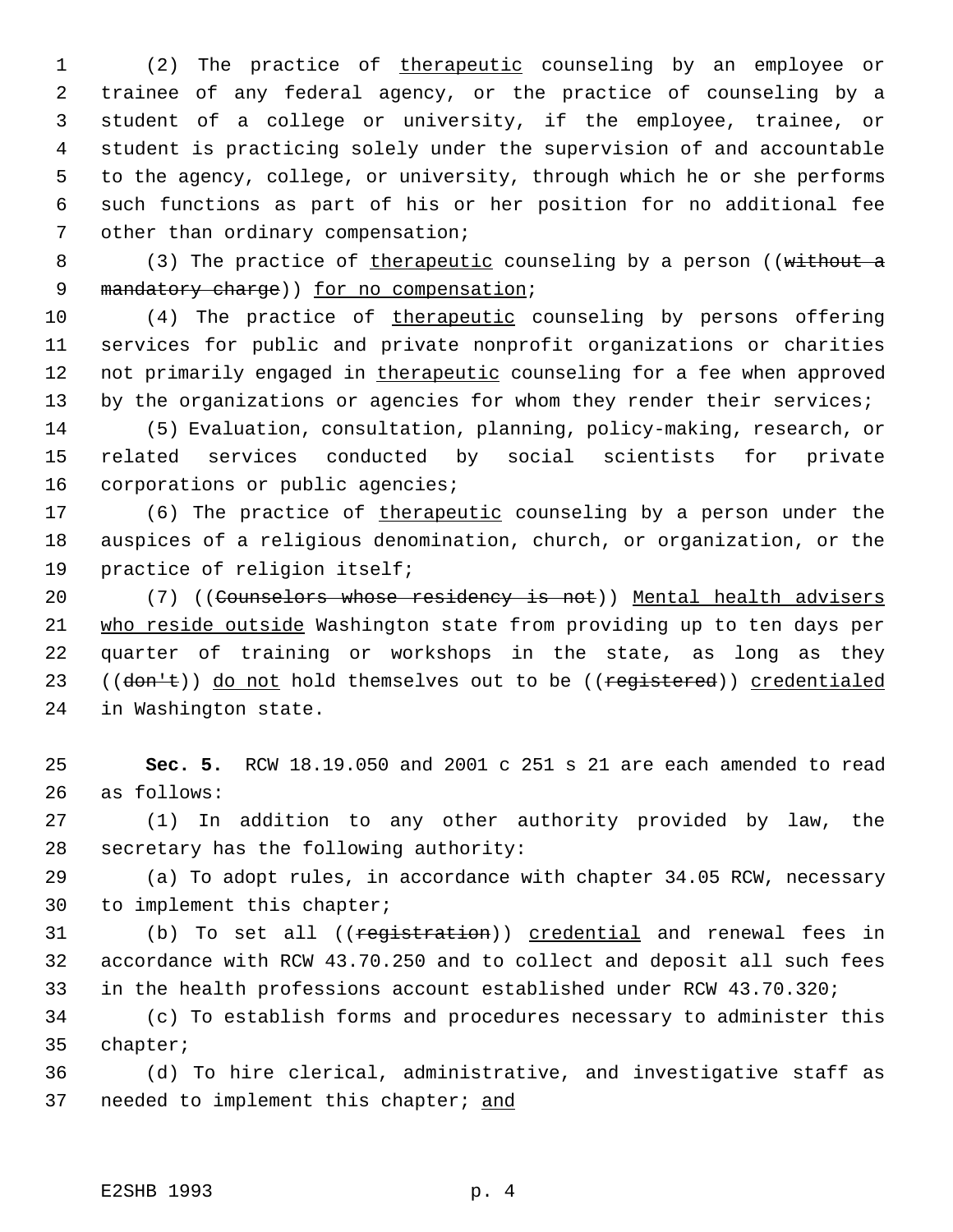1 (e) To issue a ((registration)) credential to any applicant who has 2 met the requirements ((for registration; and

 3 (f) To develop a dictionary of recognized professions and 4 occupations providing counseling services to the public included under 5 this chapter)) of this chapter.

 6 (2) The uniform disciplinary act, chapter 18.130 RCW, governs the 7 issuance and denial of ((registrations)) credentials and the discipline 8 of ((registrants)) persons credentialed under this chapter. The 9 secretary shall be the disciplining authority under this chapter. 10 ((The absence of educational or training requirements for counselors 11 registered under this chapter or the counselor's use of nontraditional 12 nonabusive therapeutic techniques shall not, in and of itself, give the 13 secretary authority to unilaterally determine the training and 14 competence or to define or restrict the scope of practice of such 15 individuals.))

16 (3) The department shall publish and disseminate information ( $(i+n)$ 17 order)) to educate the public about the responsibilities of therapeutic 18 counselors, the types of therapeutic counselors, and the rights and 19 responsibilities of clients established under this chapter. ((Solely 20 for the purposes of administering this education requirement,)) The 21 secretary ((shall)) may assess an additional fee for each application 22 and renewal( $\left(\frac{1}{f}\right)$  equal to five percent of the fee. The revenue collected 23 from the assessment fee may be appropriated by the legislature for the 24 department's use in educating consumers pursuant to this section. The 25 authority to charge the assessment fee shall terminate on June 30, 26 1994)) to fund public education efforts under this section.

 (4) The department may seek the advice and consultation of the mental health counselors, marriage and family therapists, and social workers advisory committee established under RCW 18.225.060 as necessary for the administration of the professions established in this 31 chapter.

32 **Sec. 6.** RCW 18.19.060 and 2001 c 251 s 22 are each amended to read 33 as follows:

34 Persons ((registered)) credentialed under this chapter shall provide clients at the commencement of any program of treatment with accurate disclosure information concerning their practice, in accordance with guidelines developed by the department, that will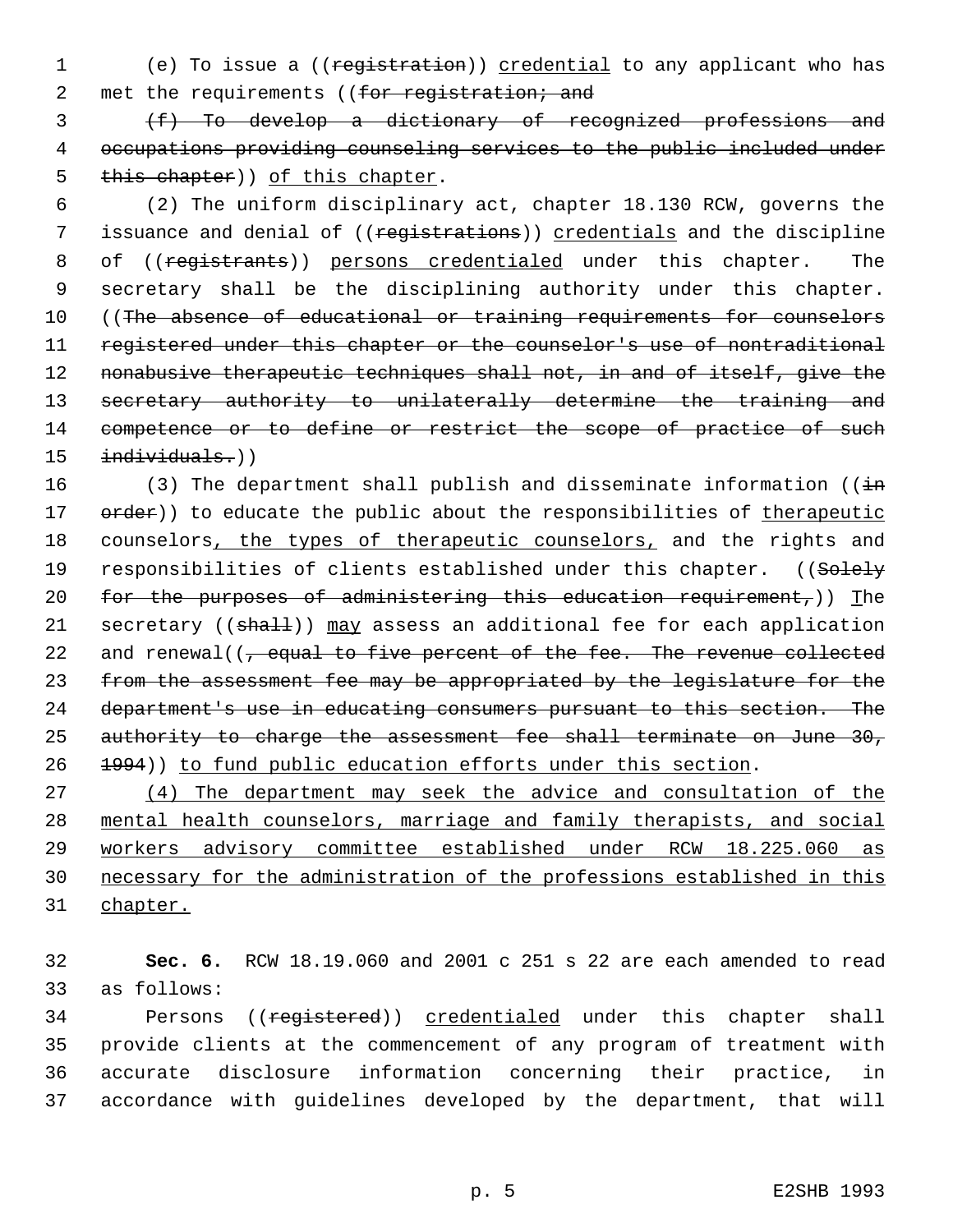inform clients of the purposes of and resources available under this chapter, including the right of clients to refuse treatment, the responsibility of clients for choosing the provider and treatment modality which best suits their needs, and the extent of confidentiality provided by this chapter, the department, another agency, or other jurisdiction. The disclosure statement must inform the client that the mental health adviser is under the supervision of 8 a licensed mental health practitioner. The disclosure information 9 provided by the ((counselor)) credential holder, the receipt of which 10 shall be acknowledged in writing by the ((counselor)) credential holder and client, shall include any relevant education and training, the therapeutic orientation of the practice, the proposed course of 13 treatment where known, any financial requirements, referral resources, and such other information as the department may require by rule. The disclosure statement must inform the client of any disciplinary action 16 taken against the credential holder by the department, other agency, or 17 other jurisdiction. The disclosure information shall also include a 18 statement that ((registration of an individual)) a credential issued under this chapter does not include a recognition of any practice standards, nor necessarily imply the effectiveness of any treatment. The client is not liable for any fees or charges for services rendered prior to receipt of the disclosure statement.

 **Sec. 7.** RCW 18.19.090 and 1991 c 3 s 24 are each amended to read as follows:

 ((The secretary shall issue a registration to any applicant who 26 submits, on forms provided by the secretary, the applicant's name, 27 address, occupational title, name and location of business, and other information as determined by the secretary, including information 29 necessary to determine whether there are grounds for denial of registration or issuance of a conditional registration under this chapter or chapter 18.130 RCW.

 Applicants)) (1) Applications for ((registration shall register as counselors or may register as hypnotherapists if employing hypnosis as a modality. Applicants shall, in addition, provide in their titles a description of their therapeutic orientation, discipline, theory, or technique. Each applicant shall pay a fee determined by the secretary 37 as provided in RCW 43.70.250, which shall accompany the application.))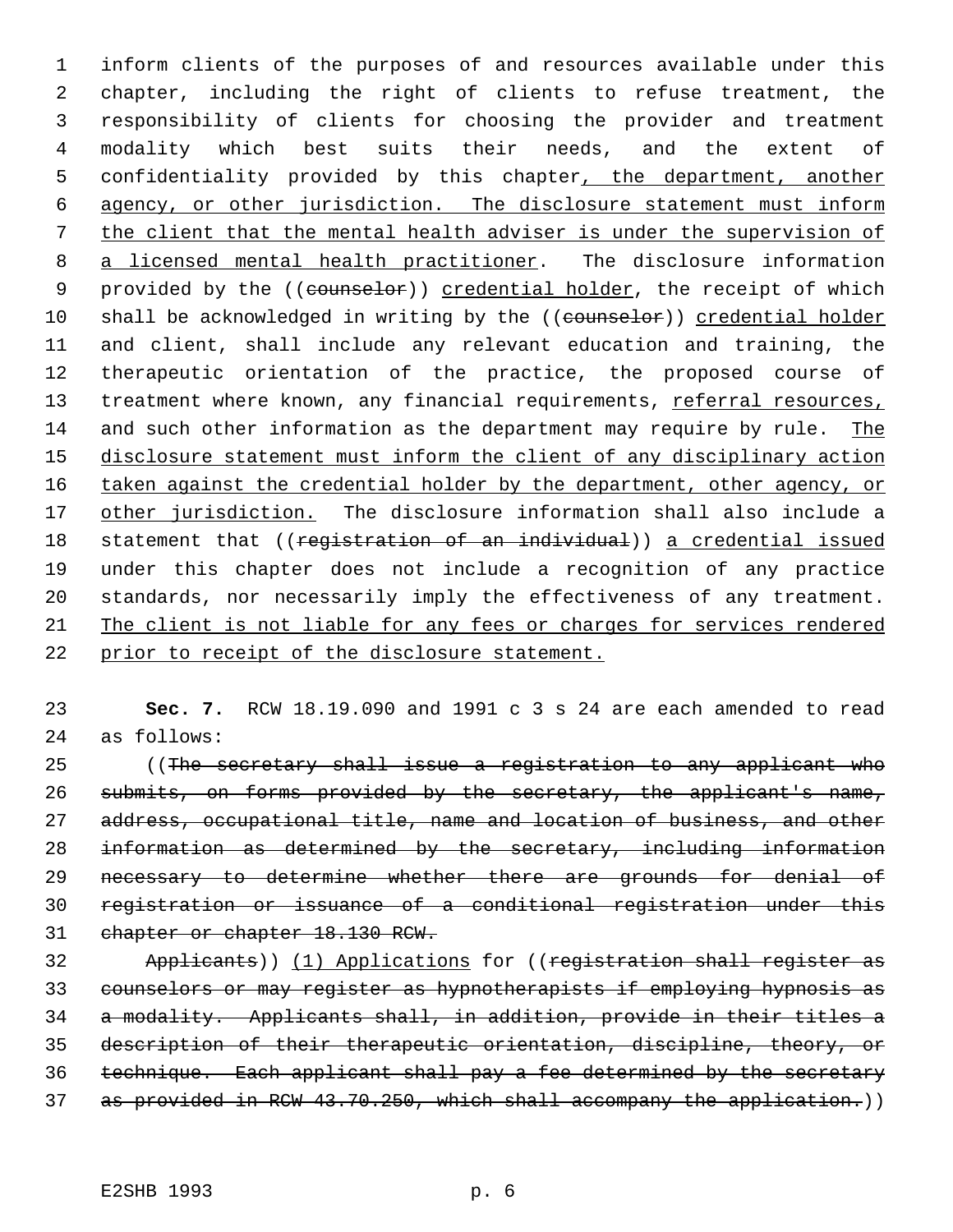credential as agency affiliated counselors, mental health advisers, or hypnotherapists must be made on forms approved by the secretary. The secretary may require information necessary to determine whether applicants meet the qualifications for the credential and whether there are any grounds for denial or issuance of a conditional credential under this chapter or chapter 18.130 RCW. An application for a credential as an agency affiliated counselor or mental health adviser shall include a description of their therapeutic orientation, 9 discipline, theory, or technique to the department.

 (2) Applicants for registration as agency affiliated counselors must provide satisfactory documentation that they are employed by an agency or have an offer of employment from an agency.

 (3) Applicants for credential as mental health advisers are required to:

 (a) Have a baccalaureate degree in social work, mental health counseling, psychology, or some other field from an accredited college or university; and

 (b) Have a written supervision agreement with a licensed mental health practitioner. The department must develop rules defining 20 supervisory requirements and a model supervision agreement. After January 1, 2009, the practice of mental health advisers is limited to group practice settings as defined by the secretary. Provided that, persons obtaining the mental health adviser credential who will be practicing solely under the provisions of chapter 18.155 RCW are exempt from the supervision and practice setting requirements of this subsection.

 (4) Each applicant shall include payment of the fee determined by the secretary as provided in RCW 43.70.250.

 NEW SECTION. **Sec. 8.** A new section is added to chapter 18.19 RCW to read as follows:

 Agency affiliated counselors shall notify the department if they are either no longer employed by the agency identified on their application or are now employed with another agency, or both. Agency affiliated counselors may not engage in the practice of therapeutic counseling unless they are currently affiliated with an agency.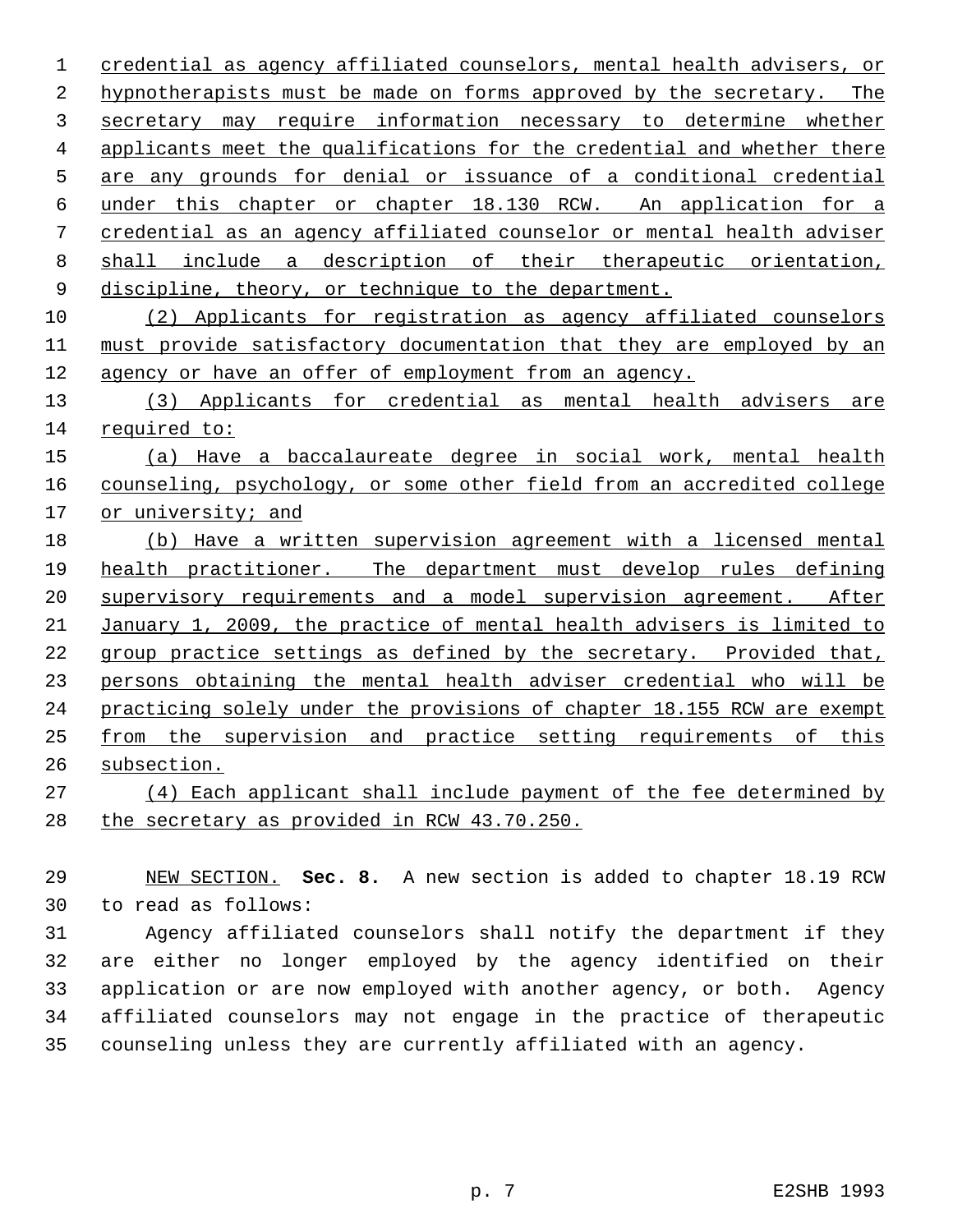**Sec. 9.** RCW 18.19.100 and 1996 c 191 s 5 are each amended to read as follows:

 The secretary shall establish administrative procedures, 4 administrative requirements, and fees for renewal of ((registrations)) 5 credentials as provided in RCW 43.70.250 and 43.70.280. The secretary may establish continuing education requirements for renewal of credentials.

 **Sec. 10.** RCW 18.225.010 and 2001 c 251 s 1 are each amended to read as follows:

10 ((Unless the context clearly requires otherwise,)) The definitions 11 in this section apply throughout this chapter unless the context 12 clearly requires otherwise.

 (1) "Advanced social work" means the application of social work theory and methods including emotional and biopsychosocial assessment, psychotherapy under the supervision of a licensed independent clinical social worker, case management, consultation, advocacy, counseling, and community organization.

 (2) "Applicant" means a person who completes the required application, pays the required fee, is at least eighteen years of age, and meets any background check requirements and uniform disciplinary act requirements.

 (3) "Associate" means a person with a master's degree in a mental health field as described in RCW 18.225.090 who is gaining the supervision and supervised experience necessary to become a licensed independent clinical social worker, a licensed advanced social worker, 26 a licensed mental health counselor, or a licensed marriage and family 27 therapist.

 (4) "Committee" means the Washington state mental health counselors, marriage and family therapists, and social workers advisory committee.

31  $((4+))$  (5) "Department" means the department of health.

32  $((\overline{5}))$  (6) "Disciplining authority" means the department.

33 ( $(\overline{6})$ ) (7) "Independent clinical social work" means the diagnosis and treatment of emotional and mental disorders based on knowledge of human development, the causation and treatment of psychopathology, psychotherapeutic treatment practices, and social work practice as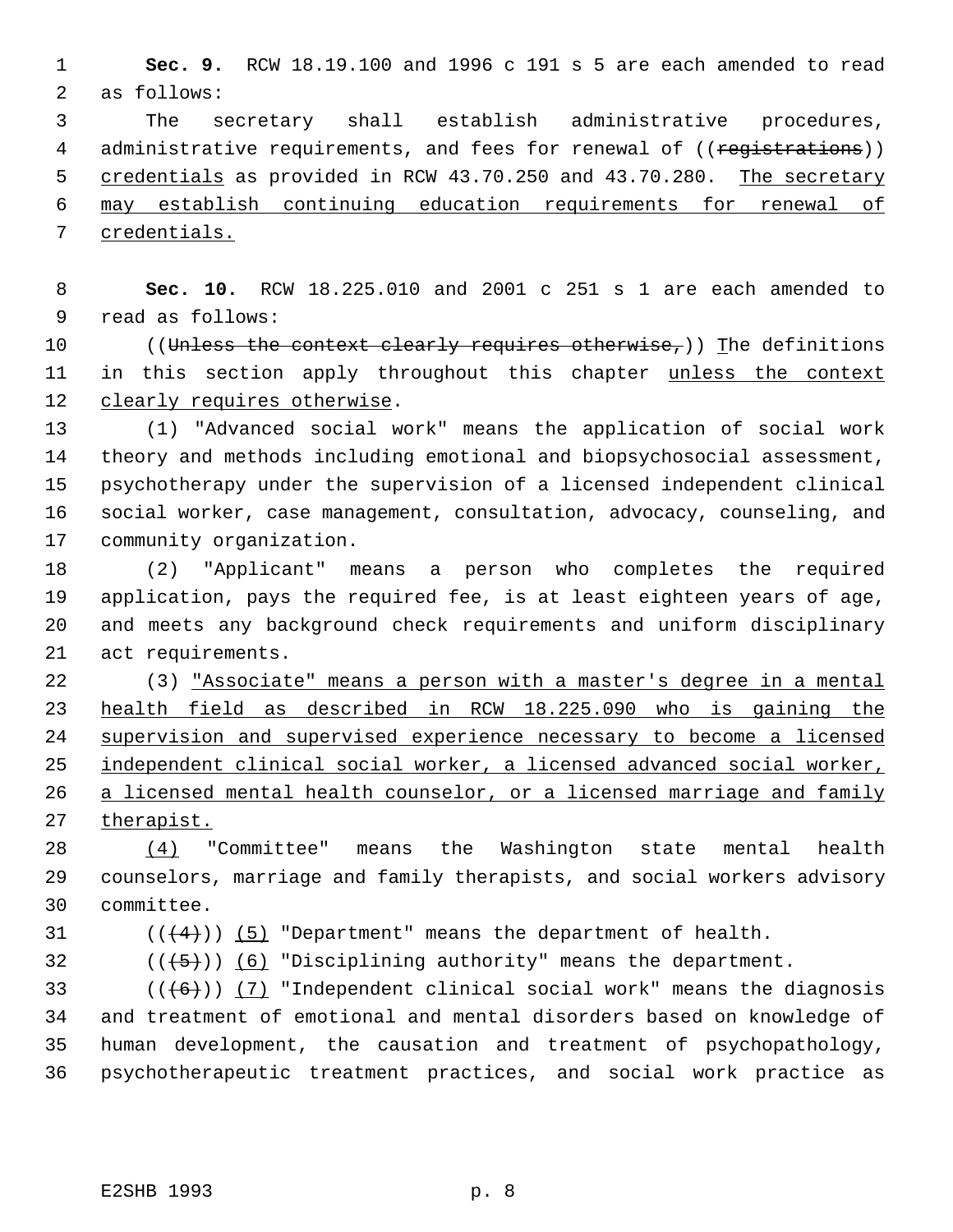defined in advanced social work. Treatment modalities include but are not limited to diagnosis and treatment of individuals, couples, families, groups, or organizations.

 (( $\{7\}$ ))  $\{8\}$  "Marriage and family therapy" means the diagnosis and treatment of mental and emotional disorders, whether cognitive, affective, or behavioral, within the context of relationships, including marriage and family systems. Marriage and family therapy involves the professional application of psychotherapeutic and family systems theories and techniques in the delivery of services to individuals, couples, and families for the purpose of treating such diagnosed nervous and mental disorders. The practice of marriage and family therapy means the rendering of professional marriage and family therapy services to individuals, couples, and families, singly or in groups, whether such services are offered directly to the general public or through organizations, either public or private, for a fee, monetary or otherwise.

 $((+8))$  (9) "Mental health counseling" means the application of principles of human development, learning theory, psychotherapy, group dynamics, and etiology of mental illness and dysfunctional behavior to individuals, couples, families, groups, and organizations, for the purpose of treatment of mental disorders and promoting optimal mental health and functionality. Mental health counseling also includes, but is not limited to, the assessment, diagnosis, and treatment of mental and emotional disorders, as well as the application of a wellness model of mental health.

 $((+9))$   $(10)$  "Secretary" means the secretary of health or the secretary's designee.

 **Sec. 11.** RCW 18.225.020 and 2001 c 251 s 2 are each amended to read as follows:

 A person must not represent himself or herself as a licensed 31 advanced social worker, a licensed independent clinical social worker, 32  $a$  licensed mental health counselor, (( $e^{2}$ ))  $a$  licensed marriage and 33 family therapist, a licensed social work associate - advanced, a 34 licensed social work associate - independent clinical, a licensed mental health counselor associate, or a licensed marriage and family 36 therapist associate, without being licensed by the department.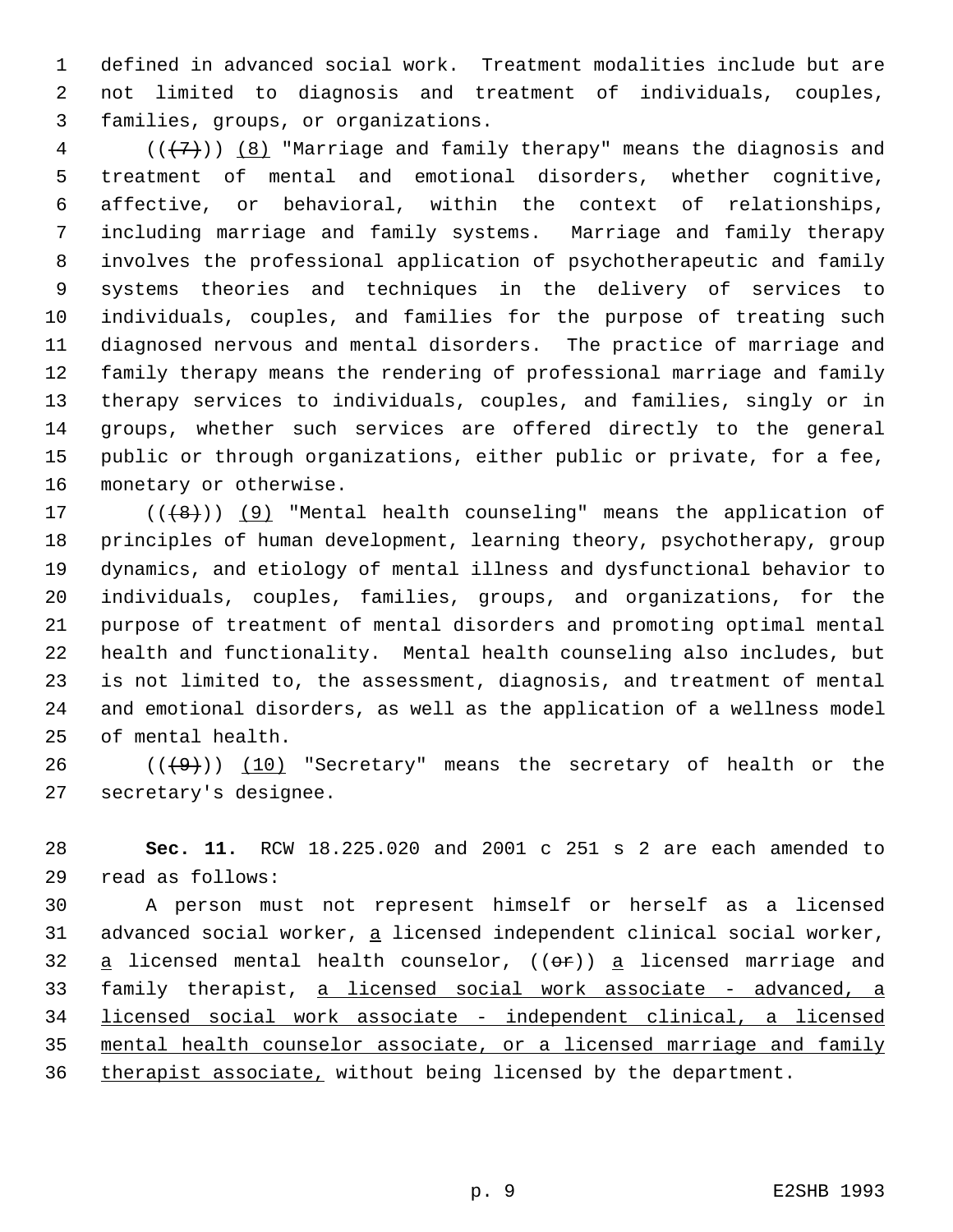NEW SECTION. **Sec. 12.** A new section is added to chapter 18.225 RCW to read as follows:

 (1) The secretary shall issue an associate license to any applicant who demonstrates to the satisfaction of the secretary that the applicant meets the following requirements for the applicant's practice area and submits a declaration that the applicant is working toward full licensure in that category:

 (a) Licensed social worker - advanced or licensed social worker - clinical: Graduation from a master's or doctorate social work educational program accredited by the council on social work education and approved by the secretary based upon nationally recognized standards;

 (b) Licensed mental health counselor: Graduation from a master's or doctoral level educational program in mental health counseling or a related discipline from a college or university approved by the 16 secretary based upon nationally recognized standards;

 (c) Licensed marriage and family therapist: Graduation from a master's degree or doctoral degree educational program in marriage and family therapy or graduation from an educational program in an allied field equivalent to a master's degree or doctoral degree in marriage and family therapy approved by the secretary based upon nationally recognized standards.

 (2) Associates may not provide independent social work, mental health counseling, or marriage and family therapy for a fee, monetary or otherwise. Associates must work under the supervision of an approved supervisor.

 (3) Associates shall provide each client or patient, during the first professional contact, with a disclosure form according to RCW 18.225.100, disclosing that he or she is an associate under the supervision of an approved supervisor.

 (4) The department shall establish by rule what constitutes adequate proof of compliance with the requirements of this section.

 (5) Applicants are subject to the denial of a license or issuance of a conditional license for the reasons set forth in chapter 18.130 RCW.

(6) An associate license may be renewed no more than four times.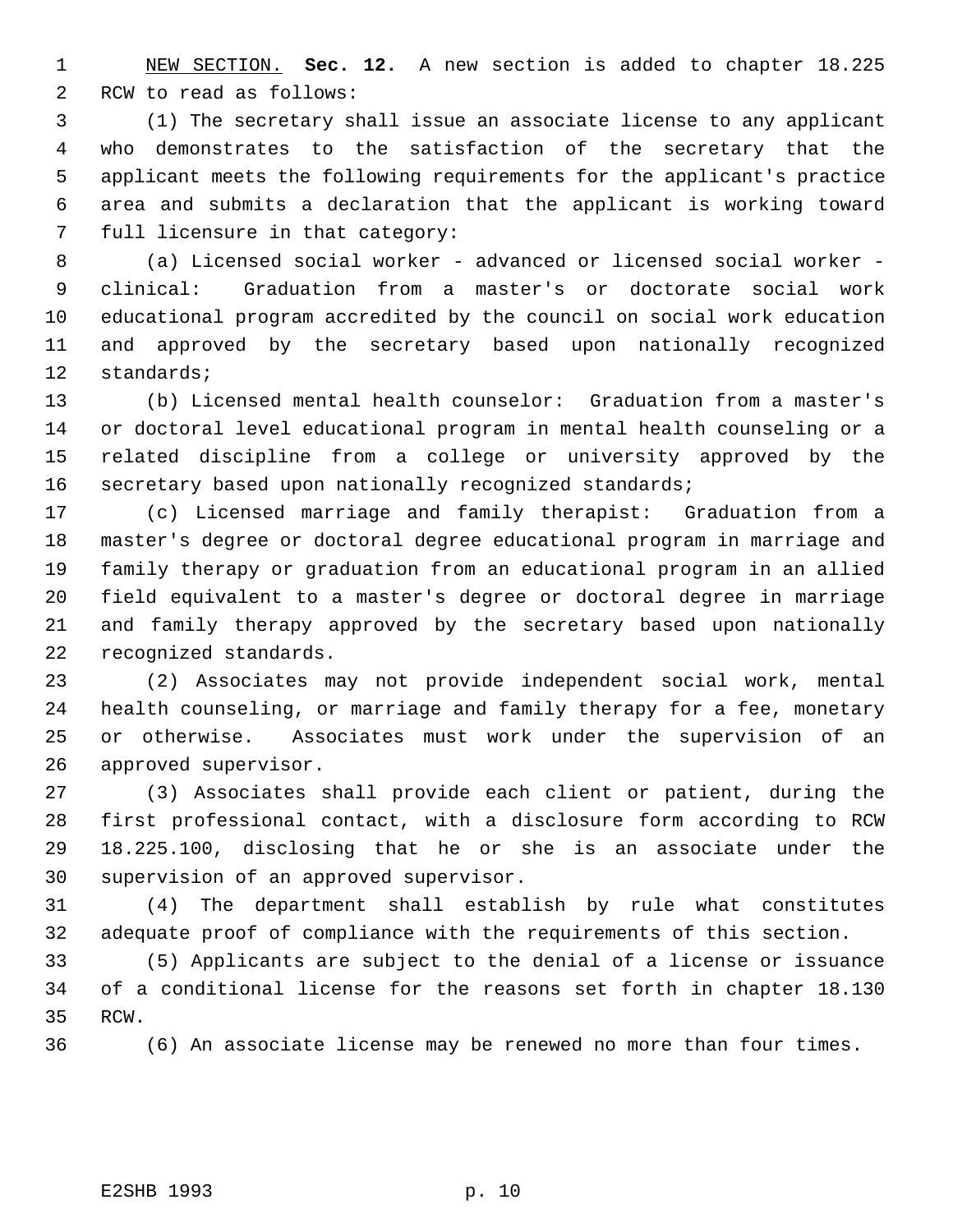**Sec. 13.** RCW 18.225.070 and 2001 c 251 s 7 are each amended to read as follows:

 The department of health may seek the advice and assistance of the advisory committee in administering this chapter, including, but not limited to:

 (1) Advice and recommendations regarding the establishment or implementation of rules related to the administration of this chapter;

 (2) Advice, recommendations, and consultation regarding case disposition guidelines and priorities related to unprofessional conduct cases regarding licensed mental health counselors, licensed clinical social workers, licensed advanced social workers, ((and)) licensed 12 marriage and family therapists, and associates;

 (3) Assistance and consultation of individual committee members as needed in the review, analysis, and disposition of reports of unprofessional conduct and consumer complaints;

 (4) Assistance and recommendations to enhance consumer education; ((and))

 (5) Assistance and recommendations regarding any continuing education and continuing competency programs administered under the 20 provisions of ((the [this])) this chapter; and

 (6) Advice and assistance regarding the establishment or implementation of rules related to agency-affiliated counselors and mental health advisers credentialed under chapter 18.19 RCW.

 **Sec. 14.** RCW 18.225.090 and 2006 c 69 s 1 are each amended to read as follows:

 (1) The secretary shall issue a license to any applicant who demonstrates to the satisfaction of the secretary that the applicant meets the following education and experience requirements for the applicant's practice area.

(a) Licensed social work classifications:

(i) Licensed advanced social worker:

 (A) Graduation from a master's or doctorate social work educational program accredited by the council on social work education and approved 34 by the secretary based upon nationally recognized standards;

(B) Successful completion of an approved examination;

 (C) Successful completion of a supervised experience requirement. The experience requirement consists of a minimum of three thousand two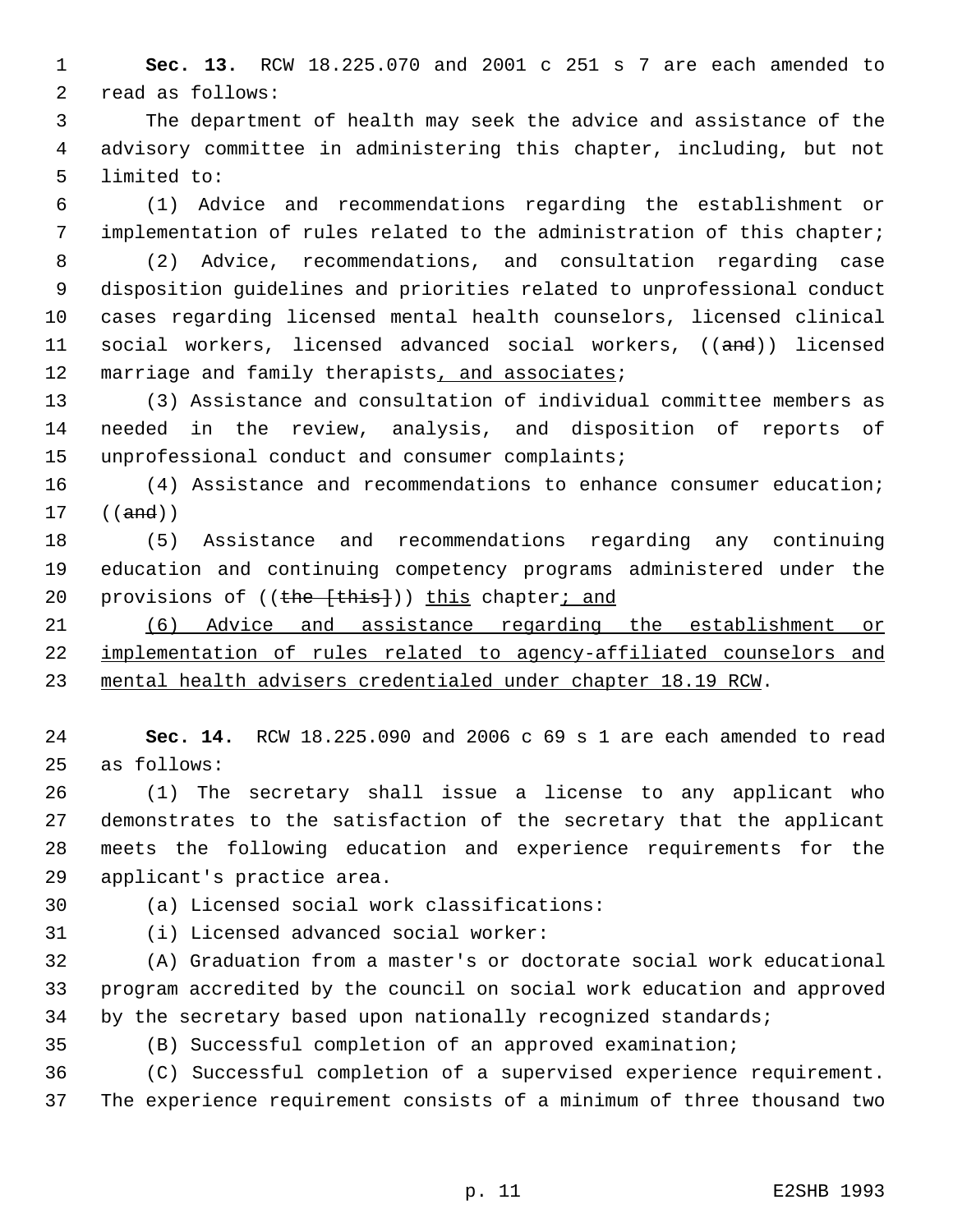hundred hours with ninety hours of supervision by a licensed independent clinical social worker or a licensed advanced social worker who has been licensed or certified for at least two years. Of those hours, fifty hours must include direct supervision by a licensed advanced social worker or licensed independent clinical social worker; the other forty hours may be with an equally qualified licensed mental health practitioner. Forty hours must be in one-to-one supervision and fifty hours may be in one-to-one supervision or group supervision. Distance supervision is limited to forty supervision hours. Eight 10 hundred hours must be in direct client contact; and

 (D) Successful completion of continuing education requirements of thirty-six hours, with six in professional ethics.

(ii) Licensed independent clinical social worker:

 (A) Graduation from a master's or doctorate level social work educational program accredited by the council on social work education and approved by the secretary based upon nationally recognized standards;

(B) Successful completion of an approved examination;

 (C) Successful completion of a supervised experience requirement. The experience requirement consists of a minimum of four thousand hours of experience, of which one thousand hours must be direct client contact, over a three-year period supervised by a licensed independent clinical social worker who has been licensed or certified for at least five years and who has had at least one year of experience in supervising the clinical social work practice of others, with supervision of at least one hundred thirty hours by a licensed mental health practitioner. Of the total supervision, seventy hours must be with an independent clinical social worker meeting the qualifications 29 under this subsection  $(1)(a)(ii)(C)$ ; the other sixty hours may be with an equally qualified licensed mental health practitioner. Sixty hours must be in one-to-one supervision and seventy hours may be in one-to- one supervision or group supervision. Distance supervision is limited to sixty supervision hours; and

 (D) Successful completion of continuing education requirements of thirty-six hours, with six in professional ethics.

 (b) Licensed mental health counselor: (i) Graduation from a master's or doctoral level educational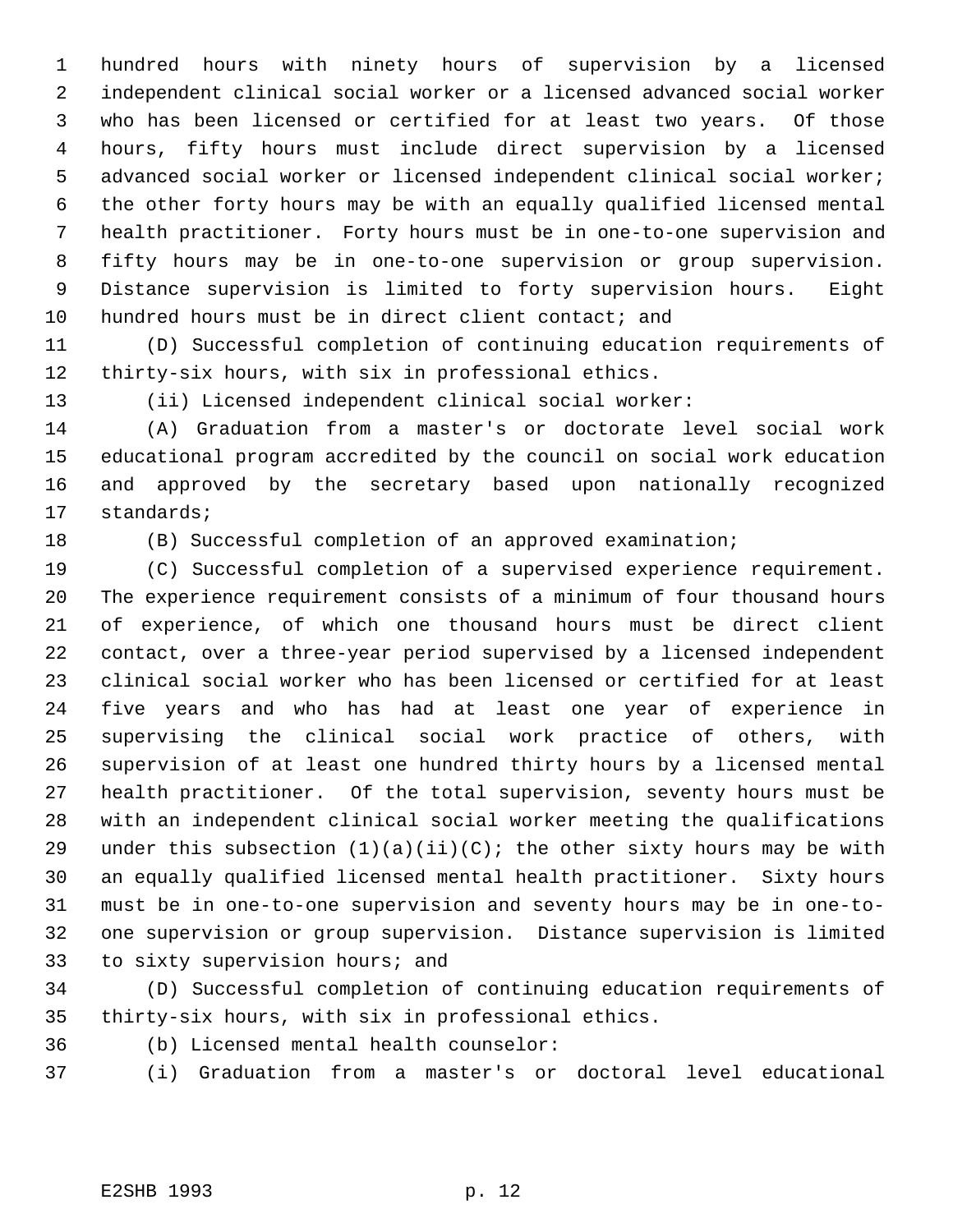program in mental health counseling or a related discipline from a college or university approved by the secretary based upon nationally recognized standards;

(ii) Successful completion of an approved examination;

 (iii) Successful completion of a supervised experience requirement. The experience requirement consists of a minimum of thirty-six months full-time counseling or three thousand hours of postgraduate mental health counseling under the supervision of a qualified licensed mental health counselor or equally qualified licensed mental health practitioner, in an approved setting. The three thousand hours of required experience includes a minimum of one hundred hours spent in immediate supervision with the qualified licensed mental health counselor, and includes a minimum of one thousand two hundred hours of direct counseling with individuals, couples, families, or groups; and

 (iv) Successful completion of continuing education requirements of thirty-six hours, with six in professional ethics.

(c) Licensed marriage and family therapist:

 (i) Graduation from a master's degree or doctoral degree educational program in marriage and family therapy or graduation from an educational program in an allied field equivalent to a master's degree or doctoral degree in marriage and family therapy approved by 22 the secretary based upon nationally recognized standards;

(ii) Successful passage of an approved examination;

 (iii) Successful completion of a supervised experience requirement. The experience requirement consists of a minimum of two calendar years of full-time marriage and family therapy. Of the total supervision, one hundred hours must be with a licensed marriage and family therapist with at least five years' clinical experience; the other one hundred hours may be with an equally qualified licensed mental health practitioner. Total experience requirements include:

 (A) A minimum of three thousand hours of experience, one thousand hours of which must be direct client contact; at least five hundred hours must be gained in diagnosing and treating couples and families; plus

 (B) At least two hundred hours of qualified supervision with a supervisor. At least one hundred of the two hundred hours must be one- on-one supervision, and the remaining hours may be in one-on-one or group supervision.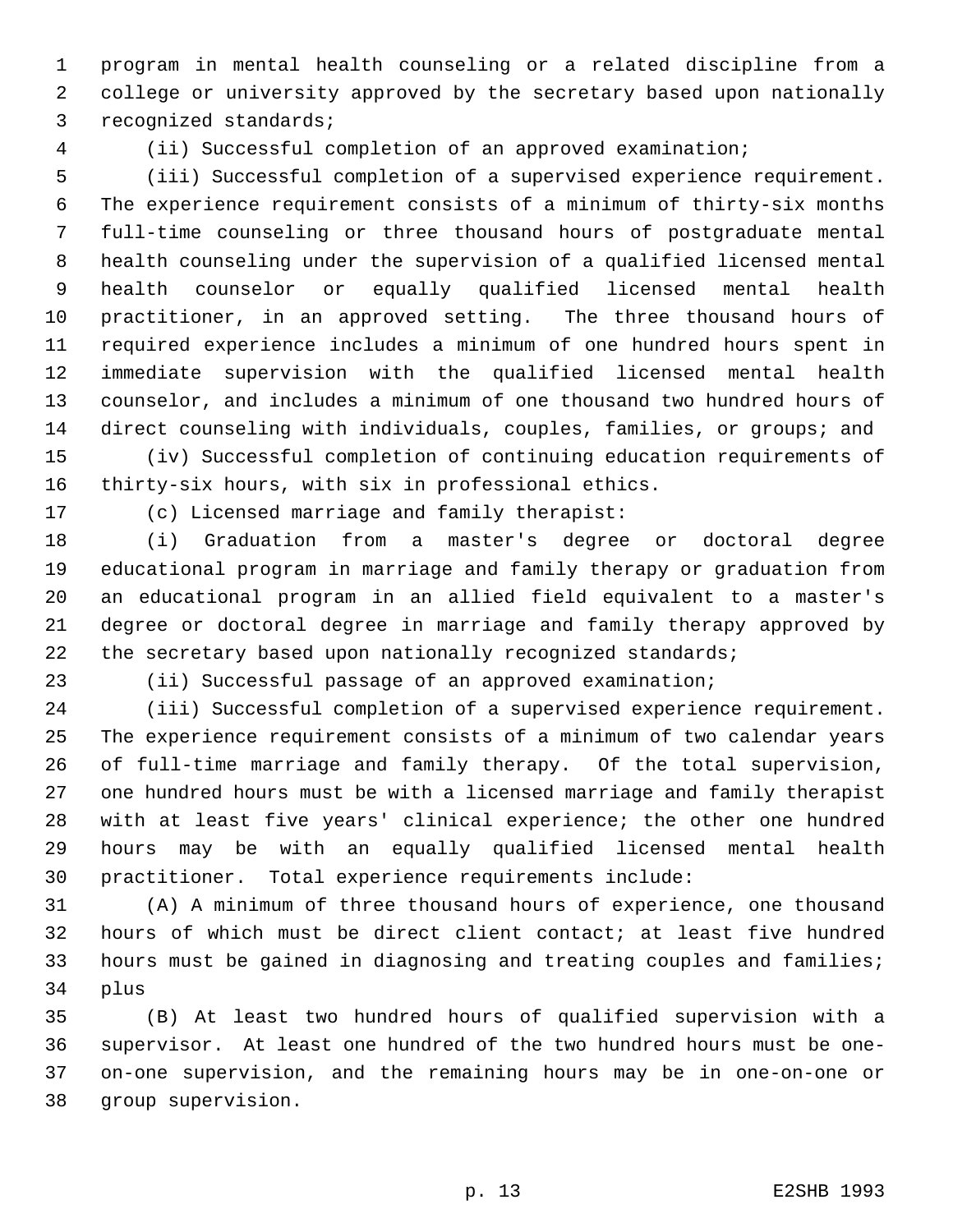Applicants who have completed a master's program accredited by the commission on accreditation for marriage and family therapy education of the American association for marriage and family therapy may be credited with five hundred hours of direct client contact and one hundred hours of formal meetings with an approved supervisor; and

 (iv) Successful completion of continuing education requirements of thirty-six hours, with six in professional ethics.

 (2) The department shall establish by rule what constitutes adequate proof of meeting the criteria.

 (3) In addition, applicants shall be subject to the grounds for denial of a license or issuance of a conditional license under chapter 18.130 RCW.

13 (4) Persons who apply for licensure by July 1, 2009, and who meet the education requirements for any of the credentials issued under this section and who have held a Washington state counselor credential 16 issued under chapter 18.19 RCW for five years since obtaining their 17 master's degree are exempt from documenting the supervision and experience requirements of this section.

 **Sec. 15.** RCW 18.225.150 and 2001 c 251 s 15 are each amended to read as follows:

 The secretary shall establish by rule the procedural requirements 22 and fees for renewal of a license or associate license. Failure to 23 renew shall invalidate the license or associate license and all 24 privileges granted by the license. If an associate license has lapsed, 25 the person shall submit an updated declaration, in accordance with 26 rules adopted by the department, that the person is working toward full 27 licensure. If a license has lapsed for a period longer than three years, the person shall demonstrate competence to the satisfaction of the secretary by taking continuing education courses, or meeting other 30 standards determined by the secretary. If an associate license has lapsed, the person shall submit an updated declaration, in accordance with rules adopted by the department, that the person is working toward 33 full licensure.

 **Sec. 16.** RCW 18.205.020 and 1998 c 243 s 2 are each amended to read as follows: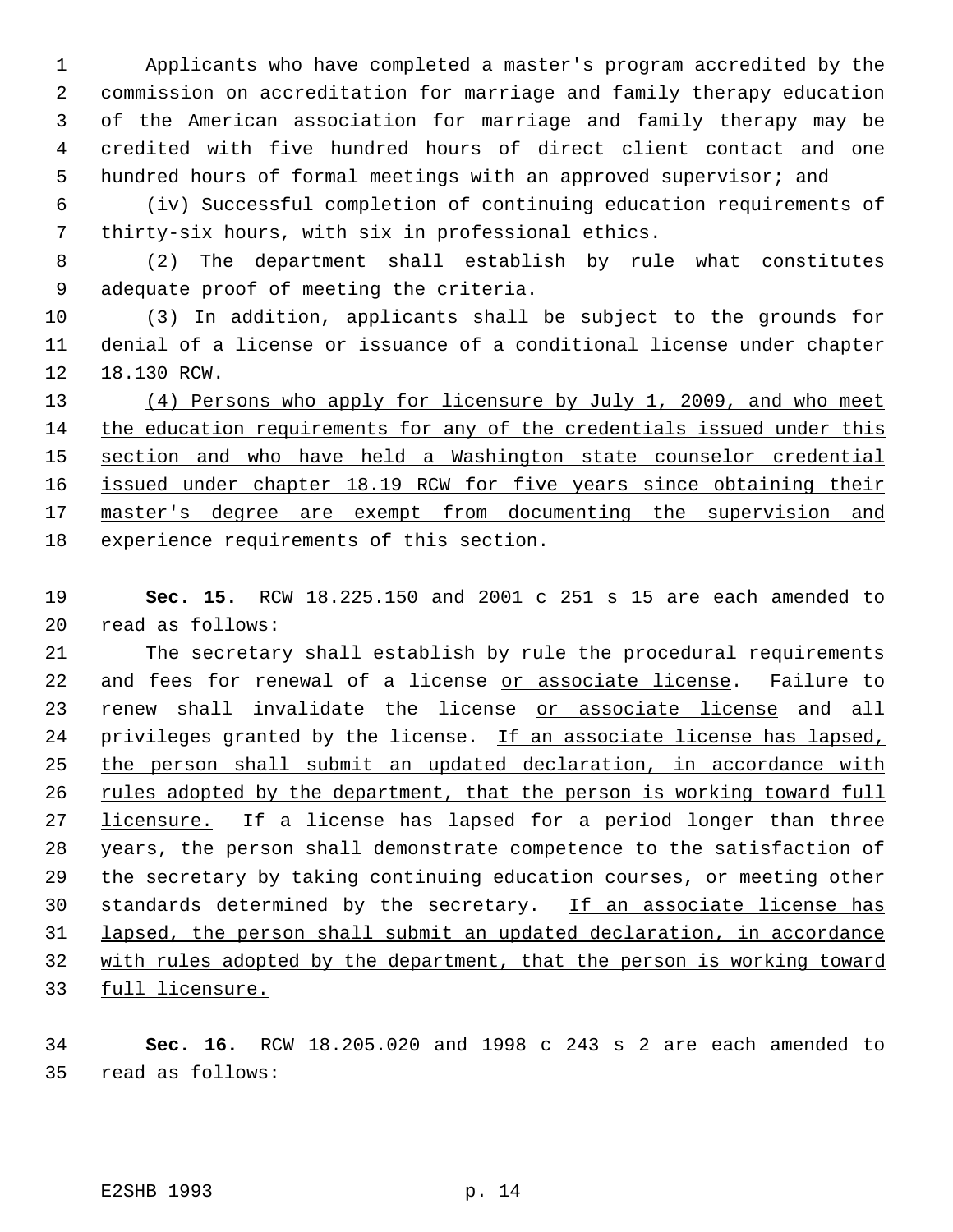1 ((Unless the context clearly requires otherwise,)) The definitions 2 in this section apply throughout this chapter unless the context clearly requires otherwise.

 (1) "Certification" means a voluntary process recognizing an individual who qualifies by examination and meets established educational prerequisites, and which protects the title of practice.

 (2) (("Certified)) "Chemical dependency professional" means an individual certified in chemical dependency counseling, under this chapter.

 (3) "Chemical dependency professional trainee" means an individual 11 working toward the education and experience requirements for 12 certification as a chemical dependency professional.

 (4) "Chemical dependency counseling" means employing the core competencies of chemical dependency counseling to assist or attempt to 15 assist ((an alcohol or drug addicted)) a chemically dependent person to develop and maintain abstinence from alcohol and other mood-altering drugs.

18  $((+4))$  (5) "Committee" means the chemical dependency certification advisory committee established under this chapter.

 $((+5))$   $(6)$  "Core competencies of chemical dependency counseling" means competency in the nationally recognized knowledge, skills, and attitudes of professional practice, including assessment and diagnosis of chemical dependency, chemical dependency treatment planning and referral, patient and family education in the disease of chemical 25 dependency, individual and group counseling with ((alcoholic and drug 26 addicted)) chemically dependent individuals, relapse prevention 27 counseling, and case management, all oriented to assist ((alcoholic and 28 drug addicted)) chemically dependent patients to achieve and maintain abstinence from mood-altering substances and develop independent support systems.

31  $((\langle 6 \rangle)(7)$  "Department" means the department of health.

32 ( $(\overline{\{7\}})$ ) (8) "Health profession" means a profession providing health services regulated under the laws of this state.

34 ( $(\langle 8 \rangle)$ ) (9) "Secretary" means the secretary of health or the secretary's designee.

 **Sec. 17.** RCW 18.205.030 and 2000 c 171 s 41 are each amended to read as follows: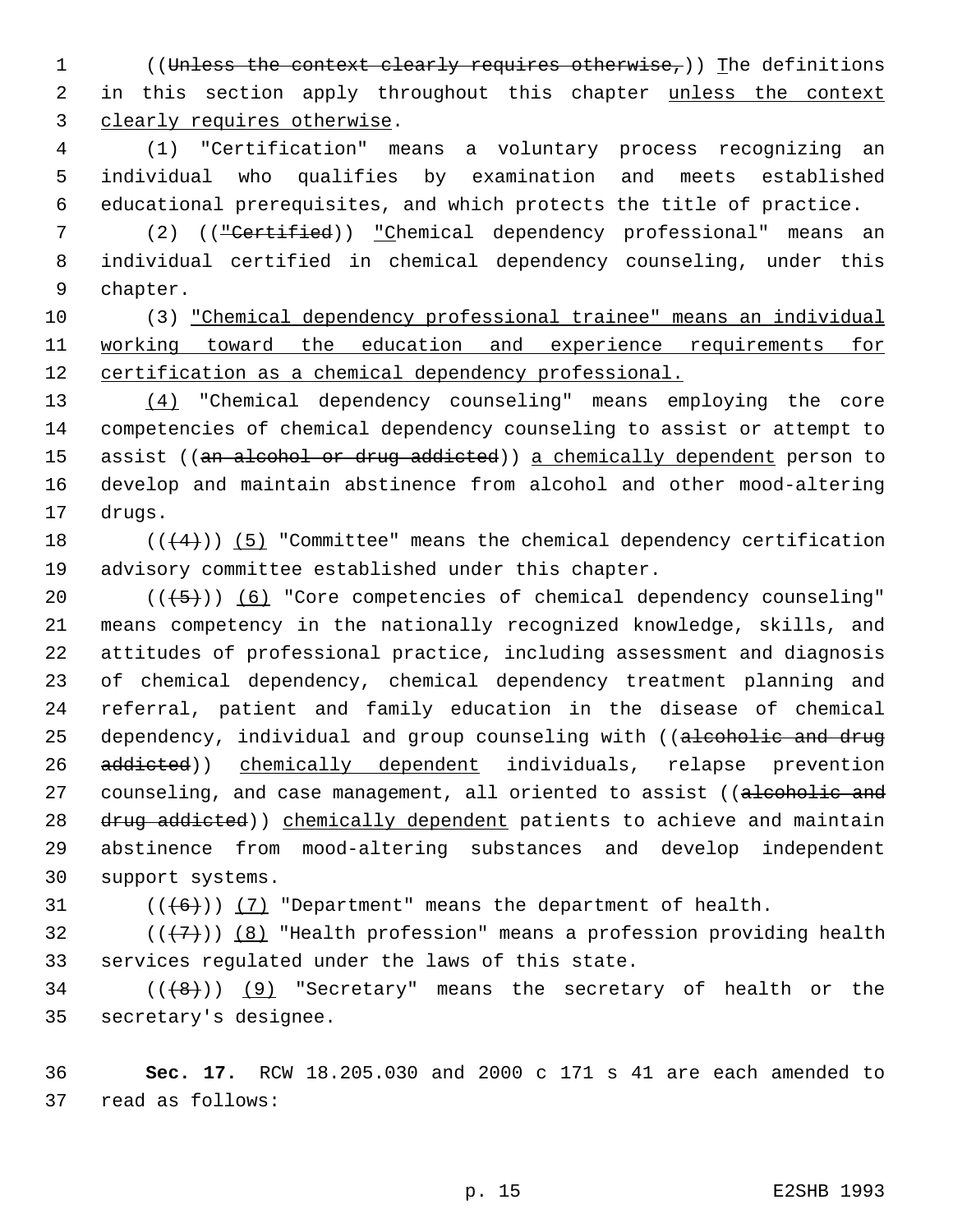1 No person may represent oneself as a ((certified)) chemical 2 dependency professional or chemical dependency professional trainee or 3 use any title or description of services of a ((certified)) chemical 4 dependency professional or chemical dependency professional trainee 5 without applying for certification or registration under this chapter, 6 meeting the required qualifications, and being certified or registered by the department of health, unless otherwise exempted by this chapter.

 **Sec. 18.** RCW 18.205.040 and 1998 c 243 s 4 are each amended to read as follows:

 Nothing in this chapter shall be construed to authorize the use of 11 the title "((certified)) chemical dependency professional" or "chemical 12 dependency professional trainee" when treating patients in settings other than programs approved under chapter 70.96A RCW.

 NEW SECTION. **Sec. 19.** A new section is added to chapter 18.205 RCW to read as follows:

 (1) The secretary shall issue a chemical dependency professional trainee credential to any applicant who demonstrates to the satisfaction of the secretary that he or she is working toward the education and experience requirements in RCW 18.205.090.

 (2) A chemical dependency professional trainee credentialed under this section shall submit to the secretary for approval a declaration, in accordance with rules adopted by the department, that he or she is enrolled in an approved education program and actively pursuing the experience requirements in RCW 18.205.090. This declaration must be updated with the trainee's annual renewal.

 (3) A trainee certified under this section may practice only under the supervision of a certified chemical dependency professional. The first fifty hours of any face-to-face client contact must be under direct observation. All remaining experience must be under supervision in accordance with rules adopted by the department.

 (4) A chemical dependency professional trainee provides chemical dependency assessments, counseling, and case management within a state regulated agency and can provide clinical services to patients consistent with his or her education, training, and experience as determined by his or her approved supervisor.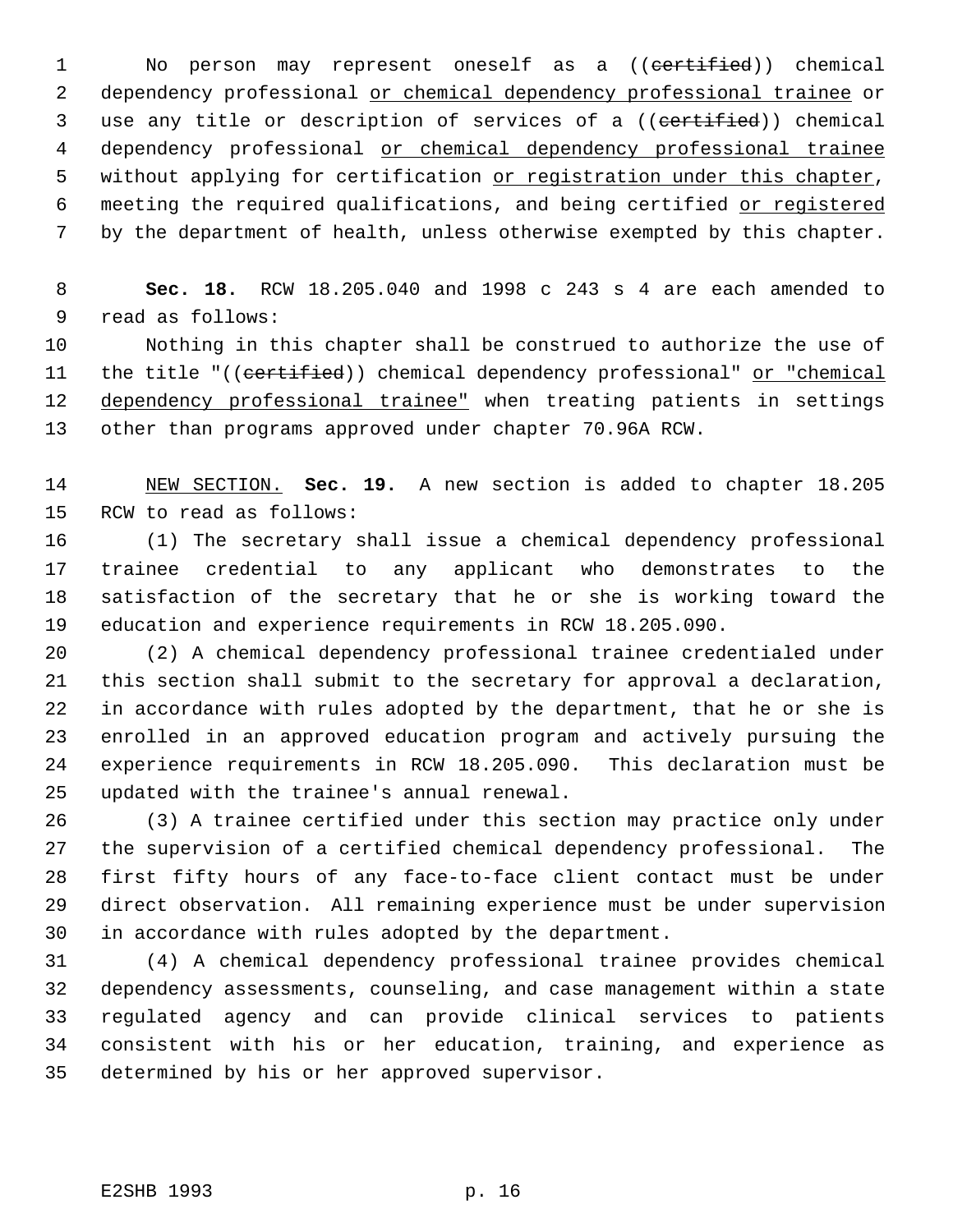(5) A chemical dependency professional trainee credential may only be renewed four times.

 (6) Applicants are subject to denial of a certificate or issuance of a conditional certificate for the reasons set forth in chapter 18.130 RCW.

 NEW SECTION. **Sec. 20.** To practice counseling, all registered counselors must obtain another health profession credential by January 1, 2009. The registered counselor credential shall be abolished January 1, 2009.

 NEW SECTION. **Sec. 21.** The department of licensing shall convene a work group to develop recommendations regarding the need to regulate those individuals currently registered with the department of health as counselors and whose practice does not meet the definition of "therapeutic counseling" or a specified exemption to the definition. The work group shall consist of a broad representation of registered counselors that do not practice therapeutic counseling as defined in RCW 18.19.020, such as life coaches and spiritual counselors, the clients of such counselors, and representatives of licensed mental health practitioners as defined in RCW 18.19.020, including members of the mental health counselors, marriage and family therapists, and social workers advisory committee established under RCW 18.225.060. The work group shall consider the harm to the public if the individuals are not regulated and the benefit to the public that the regulation would provide, and alternatives to state regulation. The department of licensing shall submit the recommendations of the work group to the legislature by November 15, 2007.

 NEW SECTION. **Sec. 22.** Except for sections 21 and 23 of this act, this act takes effect July 1, 2008.

 NEW SECTION. **Sec. 23.** The secretary of health may take the necessary steps to ensure that this act is implemented on its effective date.

NEW SECTION. **Sec. 24.** Section 21 of this act is necessary for the